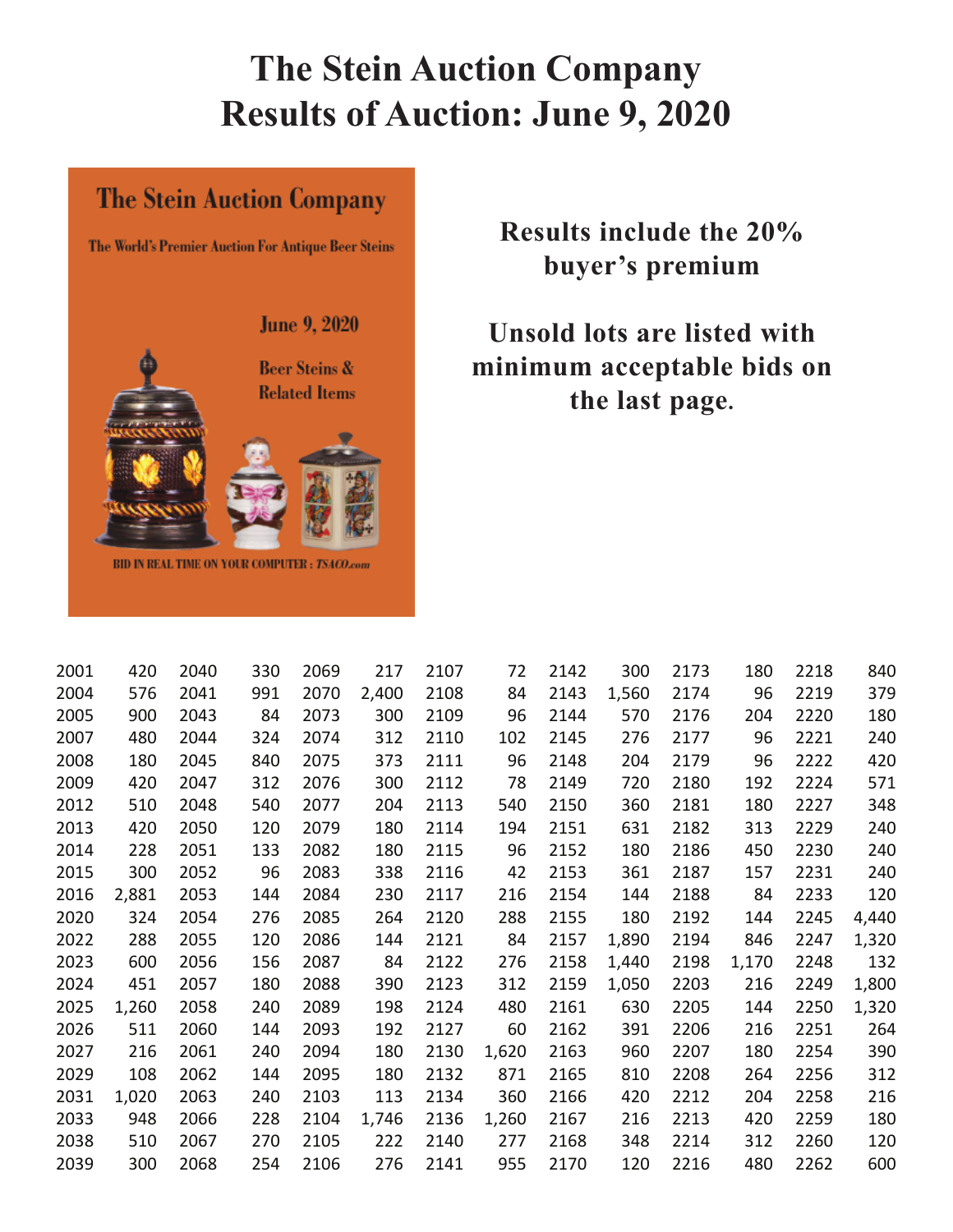| 2265 | 420   | 2315 | 241   | 2381 | 96    | 2436 | 450         | 2484 | 810   | 2544 | 180 | 2597 | 60  |
|------|-------|------|-------|------|-------|------|-------------|------|-------|------|-----|------|-----|
| 2267 | 44    | 2318 | 96    | 2382 | 78    | 2437 | 300         | 2486 | 1,147 | 2545 | 480 | 2601 | 900 |
| 2269 | 120   | 2323 | 318   | 2383 | 180   | 2440 | 240         | 2490 | 420   | 2546 | 390 | 2604 | 180 |
| 2270 | 72    | 2324 | 252   | 2385 | 180   | 2441 | 204         | 2491 | 216   | 2547 | 300 | 2606 | 120 |
| 2271 | 840   | 2326 | 1,560 | 2386 | 253   | 2442 | 1,680       | 2493 | 1,140 | 2548 | 228 | 2607 | 36  |
| 2275 | 60    | 2327 | 2,400 | 2388 | 690   | 2443 | 2,820       | 2494 | 6,600 | 2550 | 78  | 2608 | 72  |
| 2276 | 180   | 2328 | 348   | 2390 | 660   |      | 2444 10,800 | 2495 | 1,381 | 2551 | 96  | 2612 | 102 |
| 2277 | 571   | 2329 | 312   | 2391 | 180   | 2445 | 6,966       | 2500 | 144   | 2552 | 144 | 2613 | 120 |
| 2278 | 300   | 2330 | 336   | 2394 | 180   | 2446 | 1,500       | 2501 | 264   | 2553 | 394 | 2618 | 156 |
| 2279 | 108   | 2331 | 156   | 2395 | 240   | 2448 | 900         | 2502 | 302   | 2554 | 391 | 2619 | 120 |
| 2280 | 390   | 2333 | 276   | 2398 | 336   | 2449 | 1,260       | 2503 | 204   | 2555 | 192 | 2620 | 288 |
| 2282 | 193   | 2337 | 216   | 2399 | 348   | 2451 | 1,200       | 2506 | 144   | 2556 | 36  | 2622 | 193 |
| 2283 | 871   | 2343 | 168   | 2400 | 511   | 2453 | 990         | 2509 | 96    | 2557 | 300 | 2625 | 84  |
| 2284 | 120   | 2344 | 168   | 2402 | 168   | 2454 | 720         | 2511 | 300   | 2559 | 192 | 2626 | 102 |
| 2285 | 18    | 2345 | 60    | 2404 | 360   | 2457 | 1,800       | 2515 | 264   | 2561 | 571 | 2627 | 60  |
| 2286 | 132   | 2349 | 204   | 2406 | 156   | 2460 | 480         | 2521 | 156   | 2562 | 390 | 2629 | 72  |
| 2287 | 390   | 2352 | 222   | 2407 | 390   | 2461 | 300         | 2522 | 600   | 2566 | 216 | 2630 | 252 |
| 2288 | 630   | 2357 | 72    | 2408 | 216   | 2465 | 1,560       | 2523 | 192   | 2569 | 120 | 2633 | 84  |
| 2289 | 72    | 2358 | 72    | 2412 | 792   | 2467 | 360         | 2524 | 1,111 | 2571 | 240 | 2634 | 84  |
| 2292 | 1,921 | 2359 | 72    | 2414 | 432   | 2468 | 217         | 2525 | 203   | 2572 | 510 | 2637 | 60  |
| 2293 | 480   | 2360 | 133   | 2415 | 420   | 2470 | 1,440       | 2526 | 174   | 2573 | 168 | 2640 | 114 |
| 2295 | 300   | 2362 | 204   | 2417 | 2,880 | 2471 | 360         | 2527 | 180   | 2574 | 108 | 2642 | 42  |
| 2296 | 420   | 2364 | 144   | 2418 | 180   | 2472 | 750         | 2528 | 180   | 2579 | 120 | 2645 | 48  |
| 2298 | 300   | 2366 | 931   | 2419 | 4,686 | 2473 | 930         | 2531 | 216   | 2581 | 60  | 2646 | 36  |
| 2300 | 144   | 2368 | 96    | 2420 | 811   | 2474 | 1,050       | 2534 | 258   | 2585 | 391 | 2649 | 450 |
| 2302 | 289   | 2370 | 277   | 2424 | 30    | 2475 | 300         | 2536 | 96    | 2586 | 900 | 2652 | 144 |
| 2304 | 312   | 2374 | 144   | 2431 | 1,050 | 2476 | 631         | 2537 | 108   | 2587 | 420 | 2654 | 300 |
| 2305 | 120   | 2376 | 265   | 2432 | 1,110 | 2477 | 3,121       | 2540 | 120   | 2588 | 312 | 2655 | 228 |
| 2308 | 144   | 2377 | 96    | 2433 | 312   | 2479 | 1,200       | 2541 | 180   | 2592 | 72  |      |     |
| 2310 | 450   | 2379 | 168   | 2434 | 235   | 2480 | 480         | 2542 | 180   | 2594 | 48  |      |     |
| 2313 | 390   | 2380 | 84    | 2435 | 300   | 2481 | 480         | 2543 | 120   | 2596 | 30  |      |     |